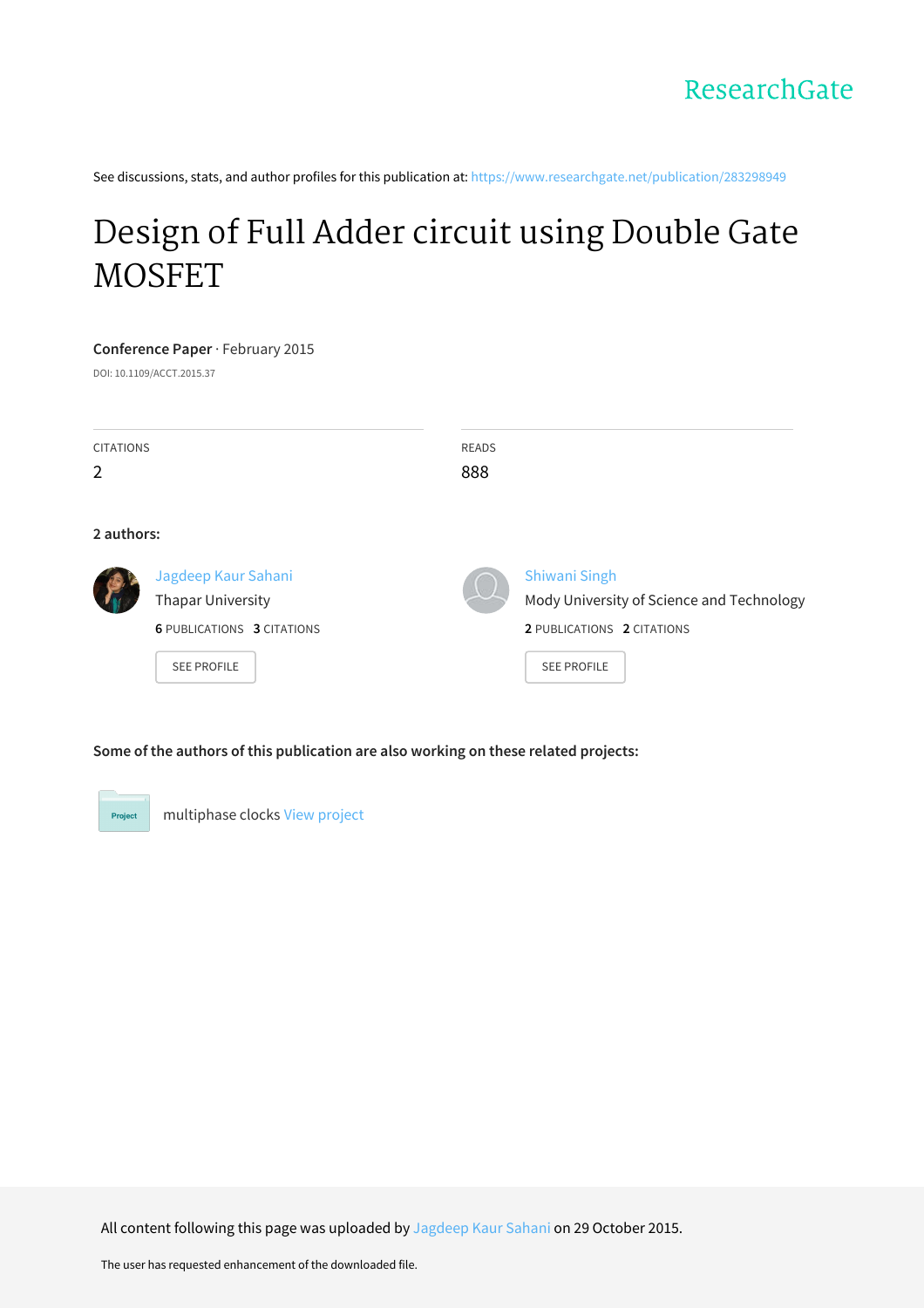# *Design of Full Adder circuit using Double Gate MOSFET*

Jagdeep Kaur Sahani E2MATRIX- Punjab Phagwara, Kapurthala, India jageepkaursahani@gmail.com

*Abstract*— **This paper presents a design of a one bit full adder cell based on degenerate pass transistor logic (PTL) using Double Gate MOSFET. The design cell is degenerate 5-T XOR-XNOR module. This design has been compared with existing one-bit full adder cell based on degenerate pass transistor logic (PTL) designed using Single Gate MOSFET. In this paper, the proposed circuit has been analyzed for parameters like- power consumption and power delay product. The simulations of the proposed Full Adder have been performed using Tanner EDA Tool version 13.0. All the proposed design simulations are carried out at 45nm technology for various inputs like supply voltage, temperature and frequency. The decrease of 24% in power consumption has observed in proposed circuit. The results show a validity of double gate MOSFETs for designing for low power full adder circuit.** 

*Index Terms***—** *Full Adder; Pass Transistor Logic; Double Gate; Low Power; PDP*

#### I. INTRODUCTION

The need of designing low power VLSI circuits has been increased immensely due to increased demand of portable devices like palmtops, cellular and mobiles. Further to integrate more number of devices on chip, scaling of device size is required. But there are number of problems in scaling of bulk MOSFETs. The problems like leakage current, drain induced barrier lowering (DIBL) effect, and other short channel affects (SCE's) degrade the performance of circuits. New device structure is needed which can work with improved performance in nanometer range of operation. A double gate MOSFET is capable device because it shows better scalability in nano circuits [1]. Double Gate MOSFET (DG MOSFET) is widely used in ultra-low power design. DG-MOSFET's has drain, source and two gates. The two gates (front and back) are electrically coupled together in double gate devices. The two gates ensure that no part of the channel is far away from a gate and it has better control over channel conductance and immunity to SCE's and reduces sub threshold leakage. DG-MOSFET can also operate in two modes such as symmetrical driven (SDDG) and independent driven (IDDG) double gate MOSFET [2-3] to design digital and analog circuits. In SDDG mode, the front and back gates are connected together and in IDDG mode, separate biasing are provided to the front and back gates. The Fig. 1(a) shows symbol of double gate MOSFET and Fig. 1(b) shows a

Shiwani Singh Mody University of Science and Technology Lakshmangarh, Sikar, Rajasthan, India

symmetrical and asymmetrical mode of operation of double gate MOSFETs.



Figure 1(a). Circuit symbols for p-type and n-type DG- MOSFET transistors



Figure 1(b). Symmetrical and independent driven double gate MOSFETs

 The paper is organized into five sections. Section I give the general information for l low power designing and introduce DG-MOSFET device. Section II illustrates the existing single gate based full adder cell as reported in the literature. In, section III full adder cell using DG MOSFET has been proposed. Simulations, results and comparison are given in Section IV and finally Section V concludes the paper.

### II. DESIGN OF FULL ADDER USING SINGLE

## GATE MOSFET

The full adder is basic unit of arithmetic circuits and it is the most necessary building blocks in microprocessors, microcontrollers, ALU's and digital signal processor [4-5]. 1 bit full adder circuit has three inputs and one carry in (Cin). Various full adder circuits has been designed which emphasis

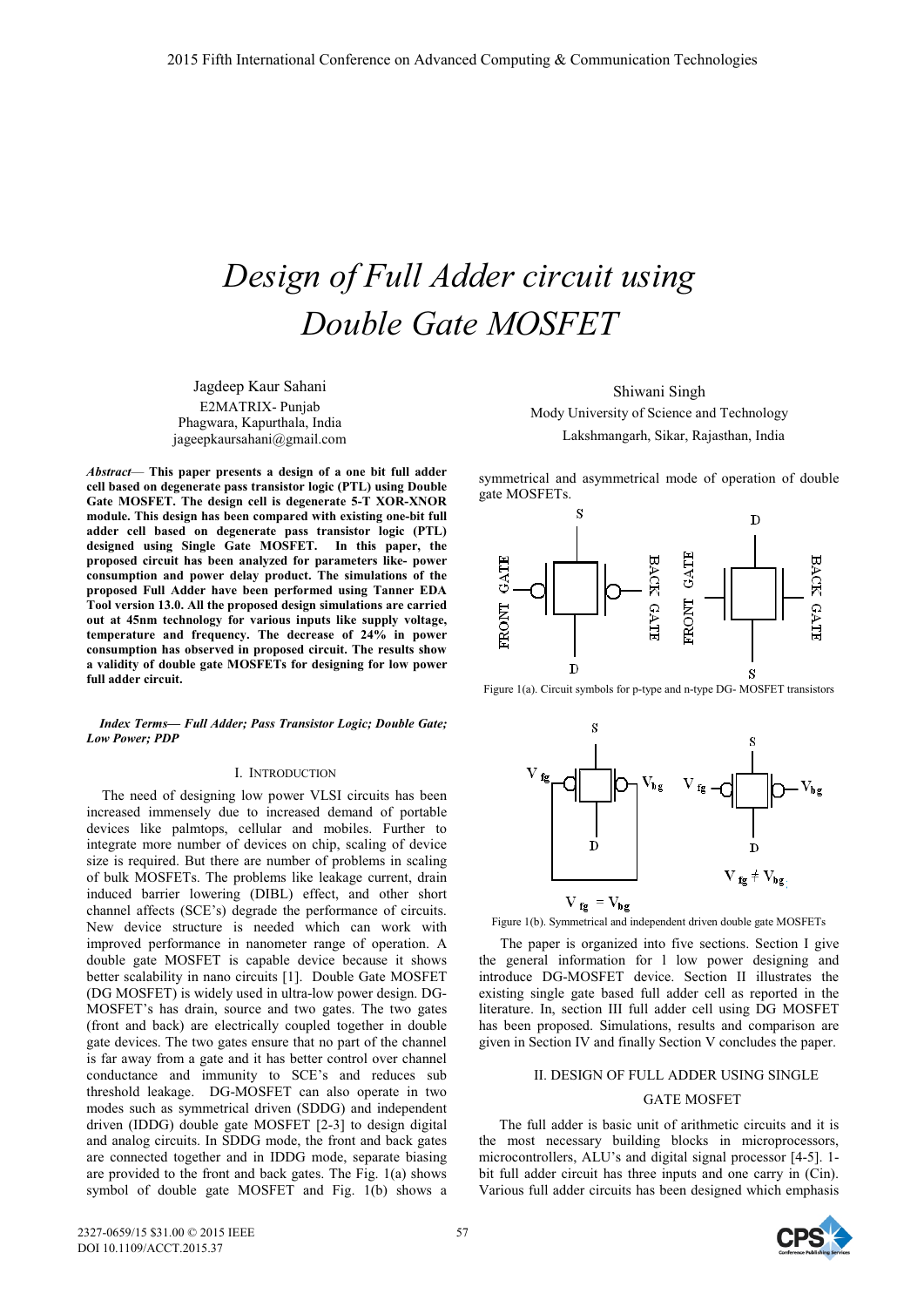on low power, less complexity and high speed but there are several problem like degraded outputs and cannot work in ultra low power range. In this paper, high speed and low power DG- MOSFET based full adder is designed using 5-T XOR-XNOR module. Though 5T XOR-XNOR module does not satisfy all inputs, but it is sufficient to function properly in full adder applications. 5-T XOR-XNOR module [6] as given in Fig.  $2(a)$  is designed by removing the weak pull-up transistor at the XNOR output from the 6-T design. The complementary signal will be used to generate sum and carry outputs. It is supply voltage free, so suitable for low power operations. It also avoids a latch breaking problems of XOR-XNOR module. The truth table of XOR-XNOR design is given in Fig. 2(b), in which " $0^+$ " and "1" " indicate degraded signals, i.e.  $|Vtp|$  and (Vdd-Vtn), due to threshold voltage loss. In the case of both inputs equal to "0", the XNOR output becomes floating. So this module is considered logically degenerate.



Figure 2(a). XOR-XNOR design using 5 transistors

| TABLE.I TRUTH TABLE OF XOR XNOR MODULE |  |  |  |  |  |  |
|----------------------------------------|--|--|--|--|--|--|
|----------------------------------------|--|--|--|--|--|--|

| A | B | <b>XOR</b> | <b>XNOR</b> |
|---|---|------------|-------------|
| n | n |            |             |
| n |   |            |             |
|   | 0 |            |             |
|   |   | n          |             |

TABLE.I illustrates a single gate MOSFET based full adder. The 5T XOR XNOR module is used to design full adder the logical equation of *Sum* and *Cout* are given as:

$$
Sum = (\overline{A \oplus B})C + (\overline{A \oplus B})\overline{C}
$$
 (1)

$$
Cout = (A \oplus B)C + (A \oplus B)A \tag{2}
$$

The complimentary signal  $\overline{P}$  is used as control signal to realize Sum and Cout outputs with less threshold loss. The sum is observed as  $Sum = P \oplus C$ . Logically XOR-XNOR

modules, pass transistors P1, P2 and N1, N2 are sufficient to realize the XOR function in the *sum* module. Because the  $\overline{P}$  (XNOR input) signal could become floating, additional pass transistor P3 is added to tackle the problem. When C is equals "1" and A, B is  $(0, 0)$ , C is propagated through P3, N4. When C is equal to "0" and A, B is (1, 1) the previous value of XNOR signal is retained which either "1" or "0". This does not affect the functionality of carry module.



Figure 2(c). Single gate MOSFET based full adder circuit

The *carry* module uses a 2-to-1 multiplexer (P5, P6) which implements the Boolean expression:

$$
Cout = P \oplus C + P \oplus A \tag{3}
$$

The multiplexer is realized by two pMOS (P5, P6). Transistor P3 is responsible for the term  $P.A$  while transistor P4 implements the term  $P.C.$  P3 and P4 now work in parallel to enhance the propagation of signal "0". Although our *carry* module design has degraded signal "0<sup>+</sup>", but still gives proper logical function of full adder.

## III. FULL ADDER CIRCUIT USING DOUBLE

## GATE MOSFET

 DG- MOSFET full adder circuit has been designed using the equivalent style. The full adder circuit using Double gate MOSFET has been shown in Fig. 3(a) DG- MOSFET will be constructed by connecting two single gate MOSFET transistors in parallel in such a way that their source and drain are connected together. The two gates in DG-MOSFETs lead to increased current driving property of transistor. The DG-MOSFET structure provides electrostatic coupling for conduction channel and two gates allows additional gate length scaling by factor of 2 as compare to the single gate MOSFET [7-8]. The schematic of single gate MOSFET based full adder is implemented using double gate MOSFET in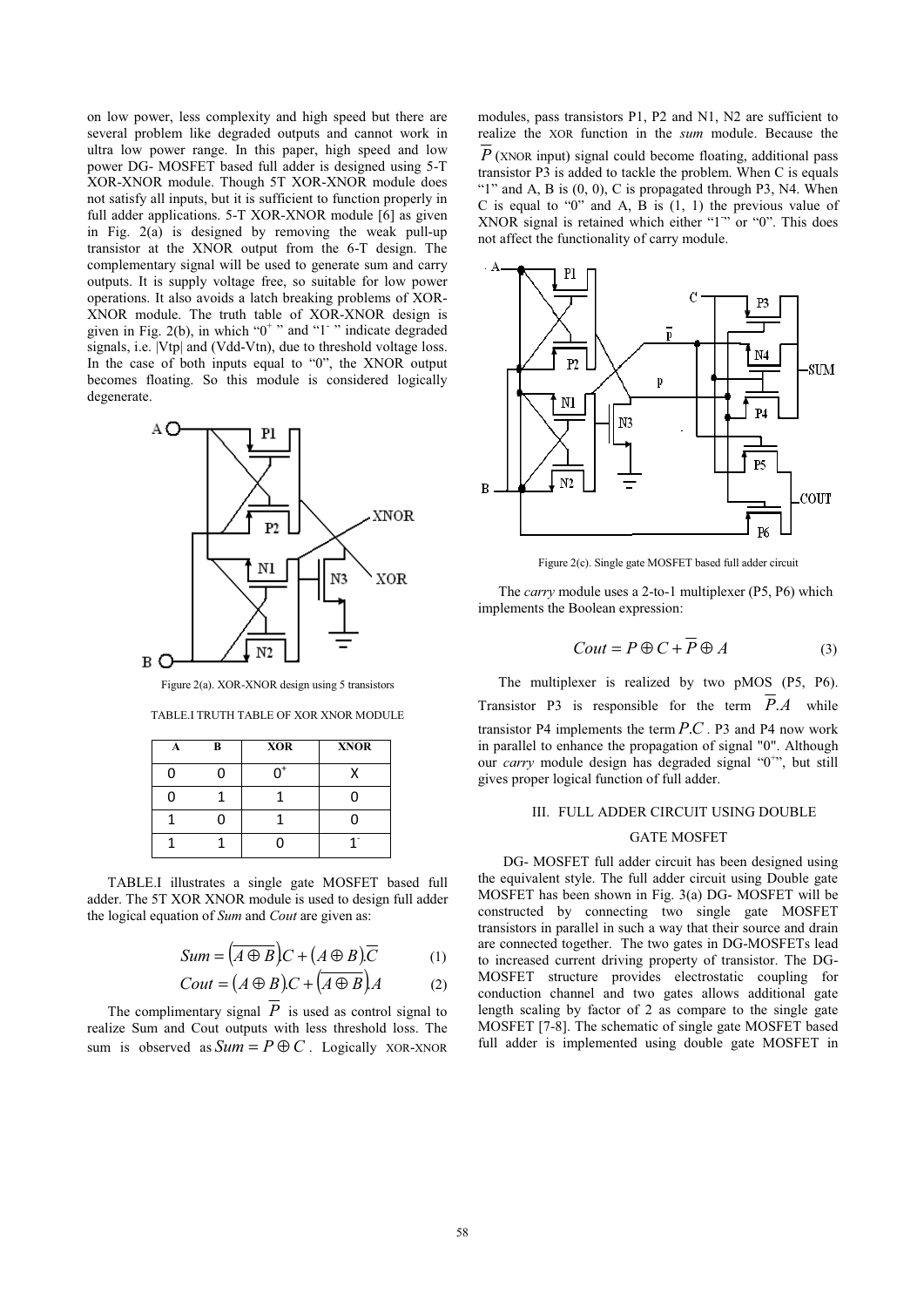symmetrical driven mode. There are number of adder circuits have been designed using DG-MOSFETs [9]. The proposed circuit shows better output waveforms at lower input voltages. According to the DG- MOSFET, the chip area of a p-type DG MOSFET and n-type DG MOSFET are same, and the amounts of current related to them can also be the same. The W/L ratios of transistors are taken as 1/1.



Figure 3(a). Double gate MOSFET based full adder circuit

## IV. SIMULATION AND RESULTS

The simulations of proposed circuit have been done at 45 nm using level-54. The transient analysis has been performed for different input voltages, temperatures and frequency. The output waveforms of proposed circuit have been shown in Fig. 4(a).



## *A. Variation with Voltage*

The variation of power consumption and power delay product with respect to input voltage respectively is observed keeping other parameters like frequency and temperature constant. The graph in Fig. 4(b) shows a power consumption comparison between single gate and double gate based full adder circuit with input voltage.





This graph reveals 24% reduction in power consumption in DG-MOSFET based full adder. The graph in Fig. 4(c) shows comparison of power delay product with respect to input voltage and it is observed that there is 60% reduction in PDP. This shows the superiority of DG- MOSFET for ultra low power designing.

### *B. Variation with Temperature*

The simulations are done for temperature range from  $0^{\circ}$ C to 50 °C at 0.3V. The power consumption is increased with temperature due to phonon and scattering effects at higher temperatures. But for DG-MOSFET based full adder shows decrement of 28% in power consumption as compare to single gate MOSFET based full adder cell. The graphs depicted in